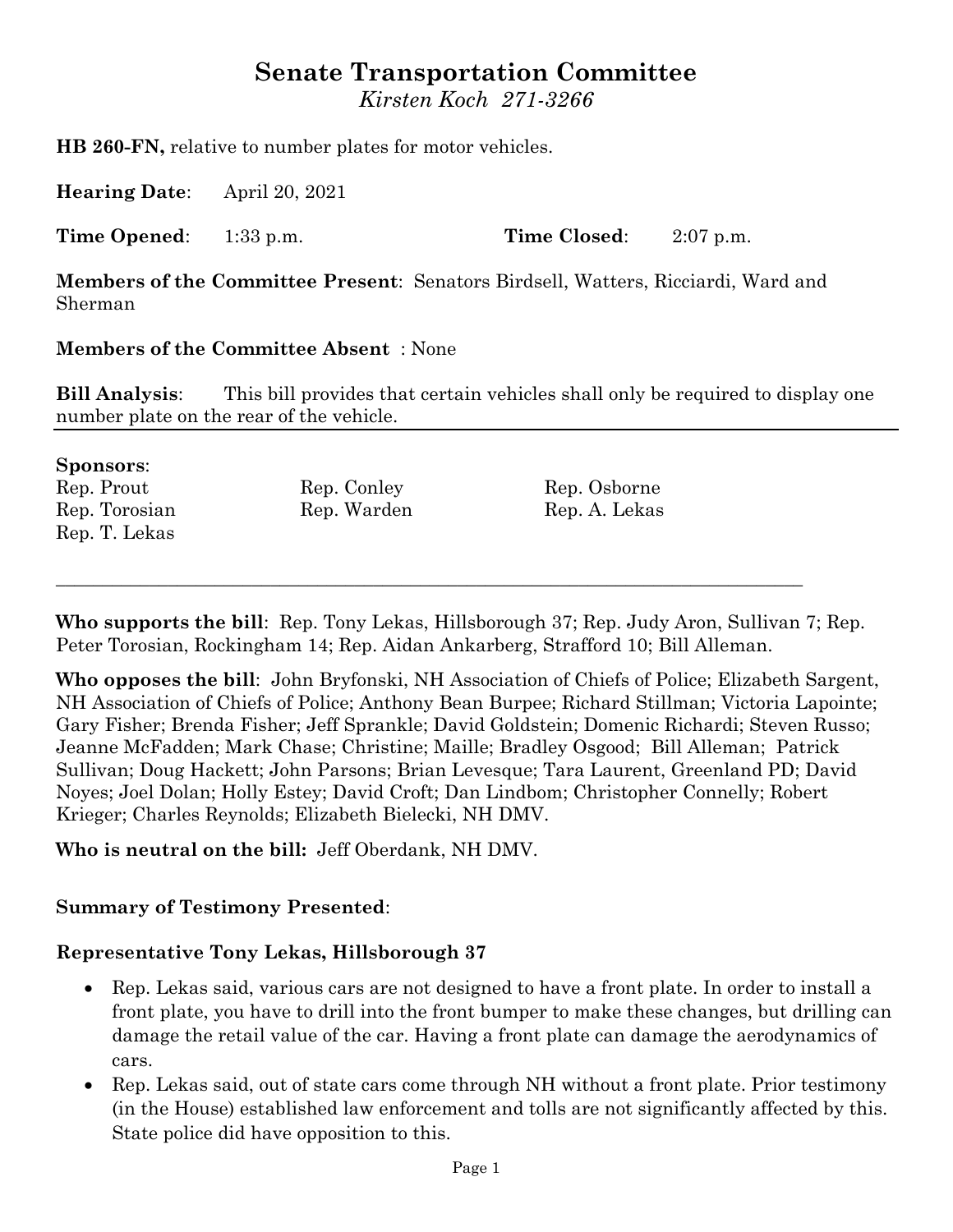- Rep. Lekas said, the committee decided to make this bill apply to only antique vehicles, custom vehicles, and street rods. These vehicles are few in number.
- Sen. Birdsell said, I have two questions. What is a custom vehicle and what is considered a street rod?
	- o Rep. Lekas said, I just looked it up. The RSA defines it as, "prior to 1949 and modeled for street road use. Not limited to substantial replacement." There was period of classic street rods/racing cars that existed in the 1940s. Custom vehicles are defined similar,

"at least 30 years old and modified from manufacturers design." Antique is anything over 25 years old.

# **Representative Peter Torosian, Rockingham 14**

- Rep. Torosian testified in support of the bill.
- Rep. Torosian said, this bill is relatively straightforward. It originally intended to allow any vehicle to have one plate, but the house amended it to just allow it for specific cars.
- Rep. Torosian said, nineteen states in the country only require one license plate. We allow them all to drive in NH. We have no problems with those cars.
- Rep. Torosian said, in some vehicles installing a license plate does devalue the vehicle and creates some drag on the vehicle.

# **Representative Judy Aron, Sullivan 7**

- Rep. Aron testified in support of the bill.
- Rep. Aron said, the purpose of license plate is to (1) make sure the vehicle is properly registered; (2) it complies with NH law; (3) it proves the vehicle passed safety inspection; (4) it identifies the vehicle.
- Rep. Aron said, I offered the amendment in the House. This bill is a relief for antique car owners. These cars are typically driven to car shows and not widely used. Owners can use toll booths, so revenue will not be lost. It is unlikely antique cars would be used in criminal activity, so the argument against this bill for identification purposes is not strong.
- Rep. Aron said, the DMV can issue two plates. Then the owner can decide to only use one. Antique vehicles already have special plates anyways.
- Rep. Aron said, please vote OTP on this bill as amended by the House.

### **Elizabeth Bielecki, NH DMV**

- Ms. Bielecki said, the NH DMV opposes this bill. EZ pass has opposed this concept in the past due to law enforcement's weakened ability to identify vehicles and lost revenue from tolls.
- Ms. Bielecki said, from a transaction perspective, under this bill the DMV would need to sell and issue two plates to all vehicles and leave it up to the owners to apply one or both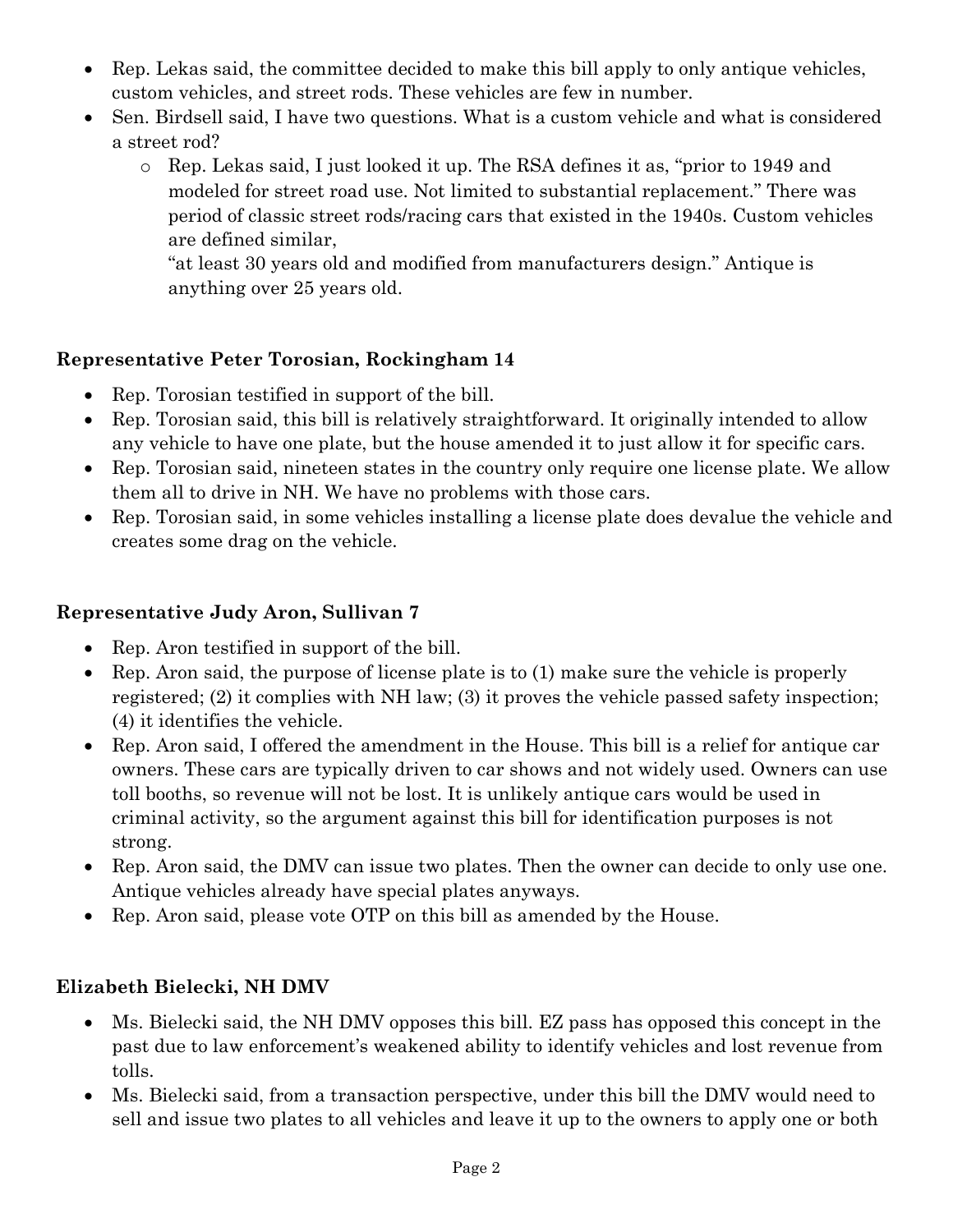plates. If we have to modify the production of plates, it will significantly modify our system.

- Sen. Watters asked, do you need any change in this language to ensure what you propose in charging for and providing two plates?
	- o Ms. Bielecki said, the way it is stated a vehicle is "required to display" the plate. It does not hurt to clarify that we will issue both plates and it is the owner's discretion to apply one or two plates
- Sen. Watters asked, should we reference the statute that clarifies two plates? Could you give us language to do that?
	- o Ms. Bielecki said, there are 16,500 vehicles that are considered to be antiques or street rods in NH.
- Sen. Watters said, were moving all electronic tolling, so requiring drives to go through booths is not an option. What is the sense of leakage on out of state folks without front license plates?
	- o Ms. Bielecki said she did not know the answer but that she will follow up with DOT for some numbers.
- Sen. Sherman said, if you go through EZ pass without a front plate and do not attempt to go through a toll both, is that a violation?
	- o Ms. Bielecki said, I would assume so. I will coordinate an answer for that question.
- Sen. Sherman said, I think driving any of these cars without an EZ pass transponder and without a front plate should be a violation, if it is not already.
	- o Ms. Bielecki said, I believe you are correct. I will reach out to DOT to follow up on both questions.
- Sen. Birdsell read from the bill, "director may make special rules…" would that give you the authority to make the decision on two plates?
	- o Ms. Bielecki said she did not know the answer. She said, it is more about the design or type of plate.
- Sen. Birdsell asked, if it doesn't, would that be the area to make the changes to allow you to?
	- o Ms. Bielecki said, my only concern is sometimes decisions of whether one or two plates is a legislative policy decision. It may be above our statutory authority.
- Sen. Birdsell asked, but is that where we could put the language?
	- o Ms. Bielecki said, it would have to be very specific.

# **Chief John Drury, Farmington PD and NH Association of Chiefs of Police**

- Chief Drury testified in opposition of this bill.
- Chief Drury said, this is an issue for seeing license plate. Without a front plate it is difficult trying to catch plate numbers as cars are speeding by.
- Chief Drury said he supports the House amendment.
- Chief Drury said, please vote ITL on this bill.
- Sen. Watters asked to clarify that Chief Drury and the NH Association of Chiefs of Police were on the record as opposed to this bill.